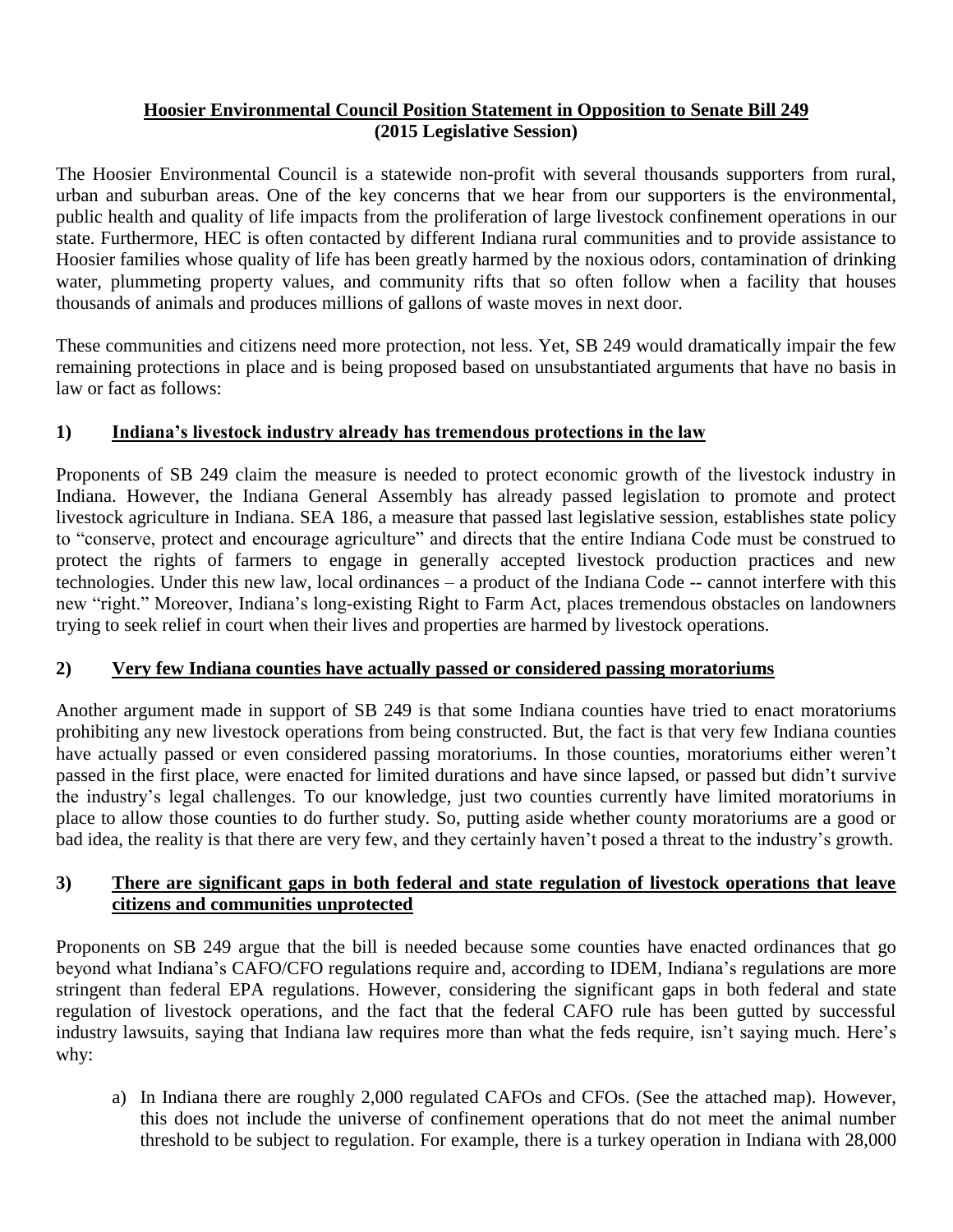birds – just under the 30,000-bird regulatory threshold -- and, therefore, is not subject to state or federal CFO/CAFO regulation.

- b) Of Indiana's ~2,000 regulated facilities, 693 are large enough by animal number to be considered CAFOs – massive operations that used to be subject to federal requirements until industry lawsuits changed that. Now, only 3 of the 693 CAFOs are subject to federal law – the rest have since transferred into the state "CFO approval" program.
- c) As its name indicates, Indiana's "CFO approval" program (as opposed to a permitting program) gives IDEM very limited authority to deny an application to construct a new CFO or expand an existing one one as long as the application contains the required information for construction and operation. According to IDEM, the vast majority of applications are approved.

Under the IDEM rule, CFOs are allowed to be built in sensitive areas such as karst terrain, near wetlands, streams, and residential wells, and dangerously close to homes. Moreover, public notice of the application in a newspaper is not required, IDEM inspections occur only once every 5 years, and IDEM readily admits it has no authority to regulate: "property values, public road conditions, where CFOs and CAFOs can locate, disposal of dead animals, groundwater use, traffic, odors, and vectors." Indeed, IDEM directs citizens to consult with their local officials for assistance with these issues.

Given these tremendous gaps in federal and state policy, protecting the ability of local governments to step in and protect citizens is absolutely vital and acknowledged by IDEM itself!

### **4) SB 249 would strip away something that is so essential to Indiana's tradition of governance – Home Rule.**

Finally, supporters of SB 249 contend that livestock agriculture is so important to Indiana's economy that we can't let local governments interfere and set the agenda for the state. Yet, there are many industries that are important to Indiana's economy and that has not been a reason – until now -- to eliminate the ability of local governments to decide if and where those industries can operate in their jurisdictions. That's because Indiana has long been a "Home Rule" state based on the recognition that that local governments are in a better position than the state to know what's right for their communities.

In sum, HEC opposes SB 249 because there are already tremendous protections in Indiana for the livestock industry, the underlying reasons for the bill are not substantiated, Indiana's long tradition of Home Rule is at stake, and stripping local control eliminates one of the few remaining avenues for citizens to protect their homes, families and communities from the pollution attributed to industrial livestock operations.